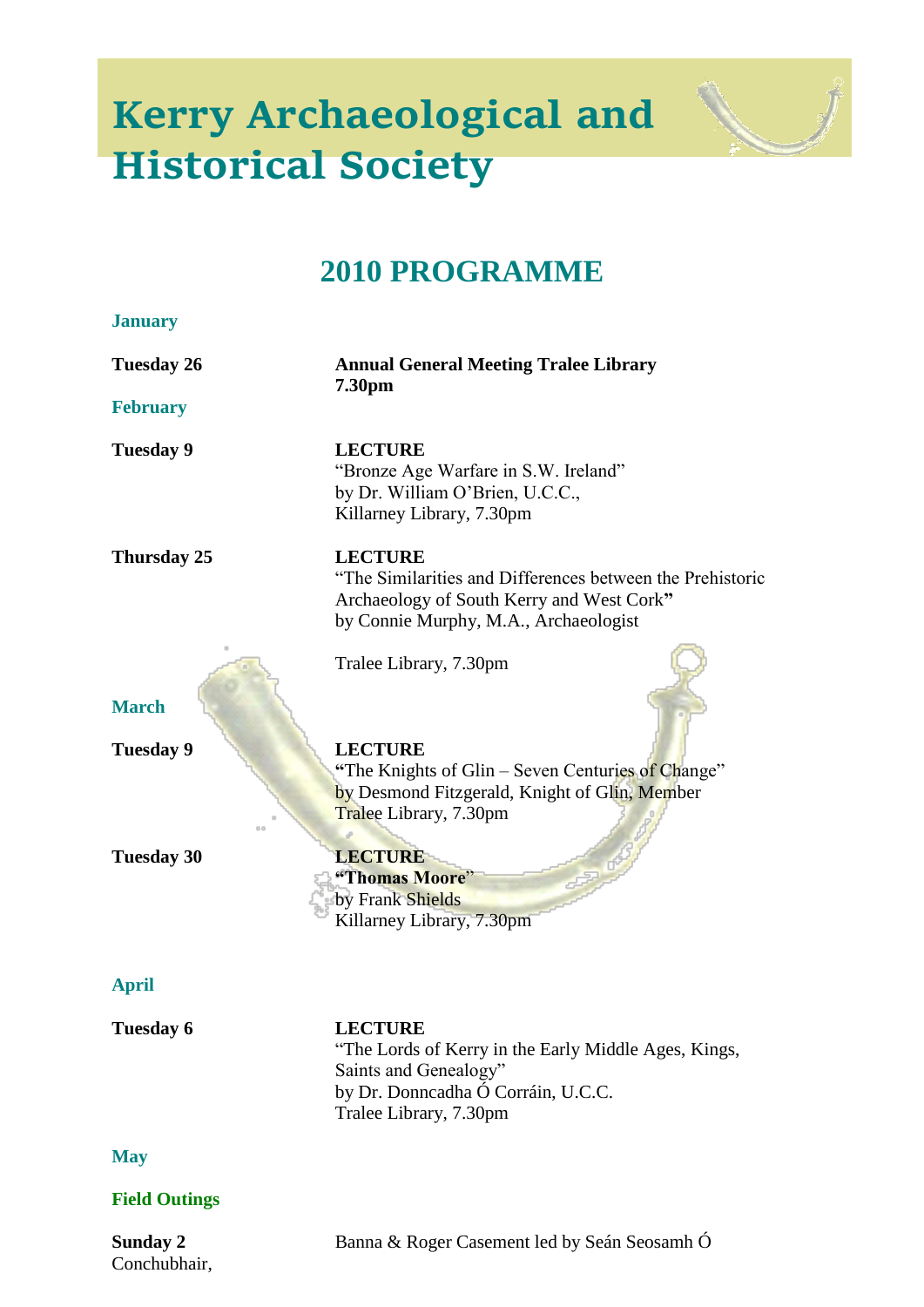|                                                 | Member. Meet at Ardfert Cathedral, 2.30pm                                                                                                                                             |
|-------------------------------------------------|---------------------------------------------------------------------------------------------------------------------------------------------------------------------------------------|
| <b>Sunday 16</b><br>U.C.D.                      | <b>Shanid Old Abbey &amp; Askeaton led by Dr Declan Downey,</b>                                                                                                                       |
|                                                 | Bring picnic. Meet at Foynes Museum, 10.00am                                                                                                                                          |
| Monday, 17                                      | St. Brendan's Mass, 9.30am at St. Brendan's Church, Tralee.                                                                                                                           |
| <b>Sunday 23</b>                                | Kerry Head Promotory Forts Cahercarbery -<br>Led by Seán Quinlan, Member.<br>Meet at Ballyheigue Castle Entrance, 2.30pm                                                              |
| <b>June</b>                                     |                                                                                                                                                                                       |
| <b>Sunday 20</b>                                | Derrynane -<br>Led by Paddy Bushe, Member. Meet at Daniel O'Connell                                                                                                                   |
| Home, 2.30pm                                    |                                                                                                                                                                                       |
| <b>Tuesday 21</b><br>Glasnevin                  | Visit to and Tour 2.30pm of Daniel O'Connell Crypt,<br>Cemetery, Dublin – Re-open to                                                                                                  |
| public October 2009 after years of Restoration. | Meet at main entrance Glasnevin Cemetry, 2.00pm                                                                                                                                       |
| <b>July</b>                                     |                                                                                                                                                                                       |
| <b>Sunday 4</b>                                 | North Kerry Museum Rattoo Heritage Centre, Ballyduff, Tralee<br>Light snacks + tea/coffee 2.00pm, compliments of Committee -<br>Tour of Refurbished Museum by Seán Quinlan, Curator & |
| Member, 2.30pm                                  |                                                                                                                                                                                       |
| <b>August</b>                                   |                                                                                                                                                                                       |
| <b>Sunday 15</b>                                | Kilgarvan<br>Led by Denis Trainor, Local Historian<br>Meet at Local Church, 2.30pm                                                                                                    |
| <b>Sunday 29</b>                                | $Kilmurvey + Kilnaughton - Medeval Churches$                                                                                                                                          |
| Tarbert, 2.30pm                                 | Led by Dr. Declan Downey.U.C.D. – meet at the Bridewell,                                                                                                                              |
| <b>September</b>                                |                                                                                                                                                                                       |
| <b>Sunday 12</b>                                | <b>Annascaul Field Outing</b><br>Led by Lar Dunne, Archaeologist.<br>Meet at Local Church, 2.30pm                                                                                     |
| <b>Sunday 26</b>                                | Knocknagoshel<br>Led by Luke Keane, Local Historian.<br>Meet at the Local Church, 2.30pm                                                                                              |

**Thursday, 30 LECTURE**